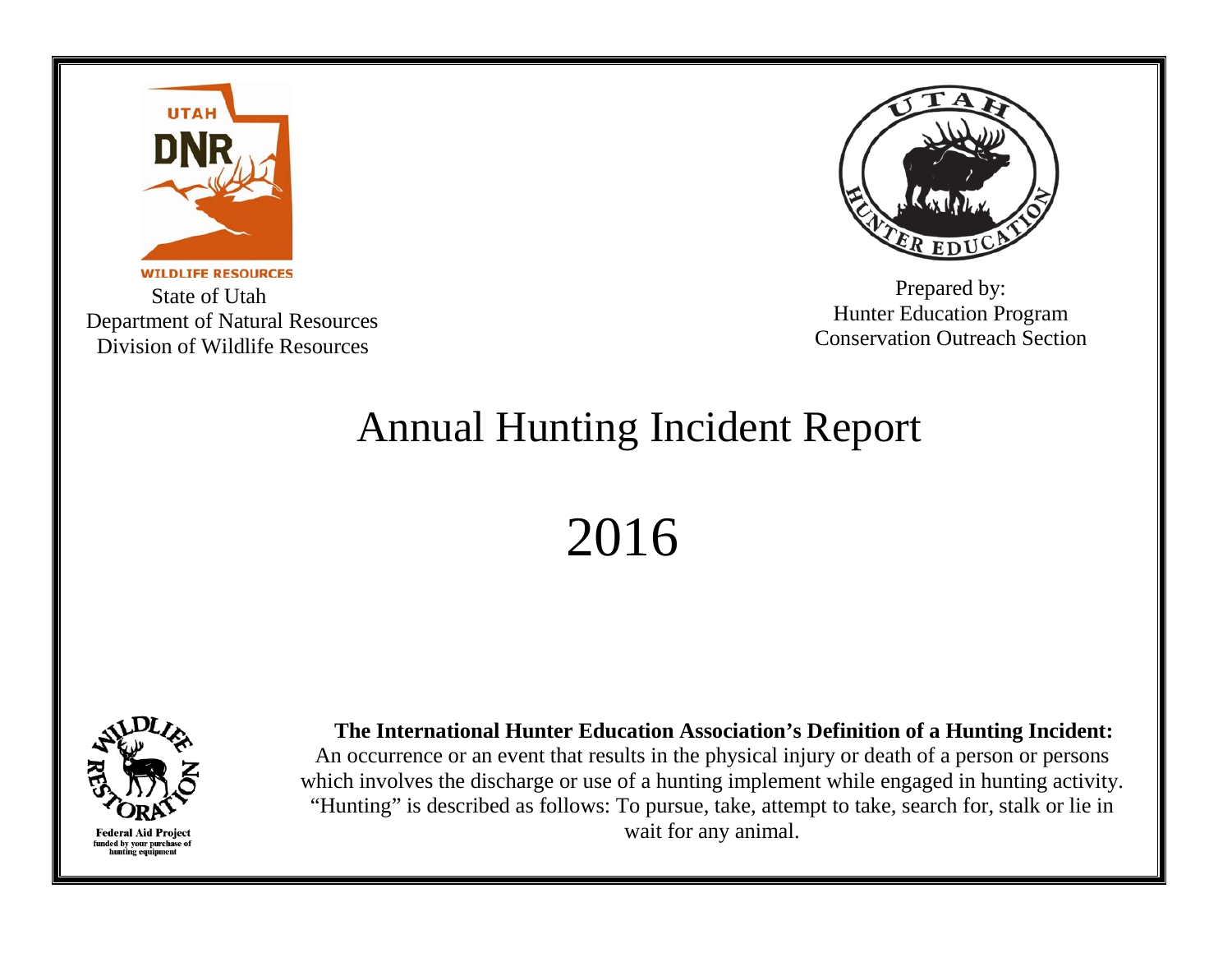## **2016 Hunting Incident Summary**

## **0 5**

## **FATAL INCIDENTS NON-FATAL INCIDENTS**

|                      |                                               | <b>BREAKDOWN</b> |                    |                  |
|----------------------|-----------------------------------------------|------------------|--------------------|------------------|
| <b>Shooter's Age</b> |                                               |                  | Victim's Age       |                  |
| Under 12             | $\overline{2}$                                |                  | Under 12           | 1                |
| 12 to 15             | $\boldsymbol{0}$                              |                  | 12 to 15           | $\boldsymbol{0}$ |
| 16 to 21             | $\overline{2}$                                |                  | 16 to 21           | $\overline{2}$   |
| 22 to 30             | $\boldsymbol{0}$                              |                  | 22 to 30           | $\boldsymbol{0}$ |
| 31 to 40             | $\overline{0}$                                |                  | 31 to 40           | $\mathbf{1}$     |
| 41 and over          | $\mathbf{1}$                                  |                  | 41 and over        | $\mathbf{1}$     |
| Unknown              | $\boldsymbol{0}$                              |                  | Unknown            | $\overline{0}$   |
| <b>TOTAL</b>         | 5                                             |                  | <b>TOTAL</b>       | 5                |
|                      | <b>Possible Cause of Incident (Primary)</b>   |                  | <b>Game Hunted</b> |                  |
|                      | Victim out of sight of shooter                | $\mathbf{1}$     | Elk                | 1                |
|                      | Careless or reckless handling of firearm      | 3                | Deer               | $\mathbf{1}$     |
|                      | Failure to check beyond target                | $\mathbf{1}$     | Upland             | $\overline{2}$   |
|                      |                                               |                  | Rabbit             | $\mathbf{1}$     |
|                      |                                               |                  |                    |                  |
| <b>TOTAL</b>         |                                               | 5                | <b>TOTAL</b>       | 5                |
|                      | Two of the five incidents were self-inflicted |                  |                    |                  |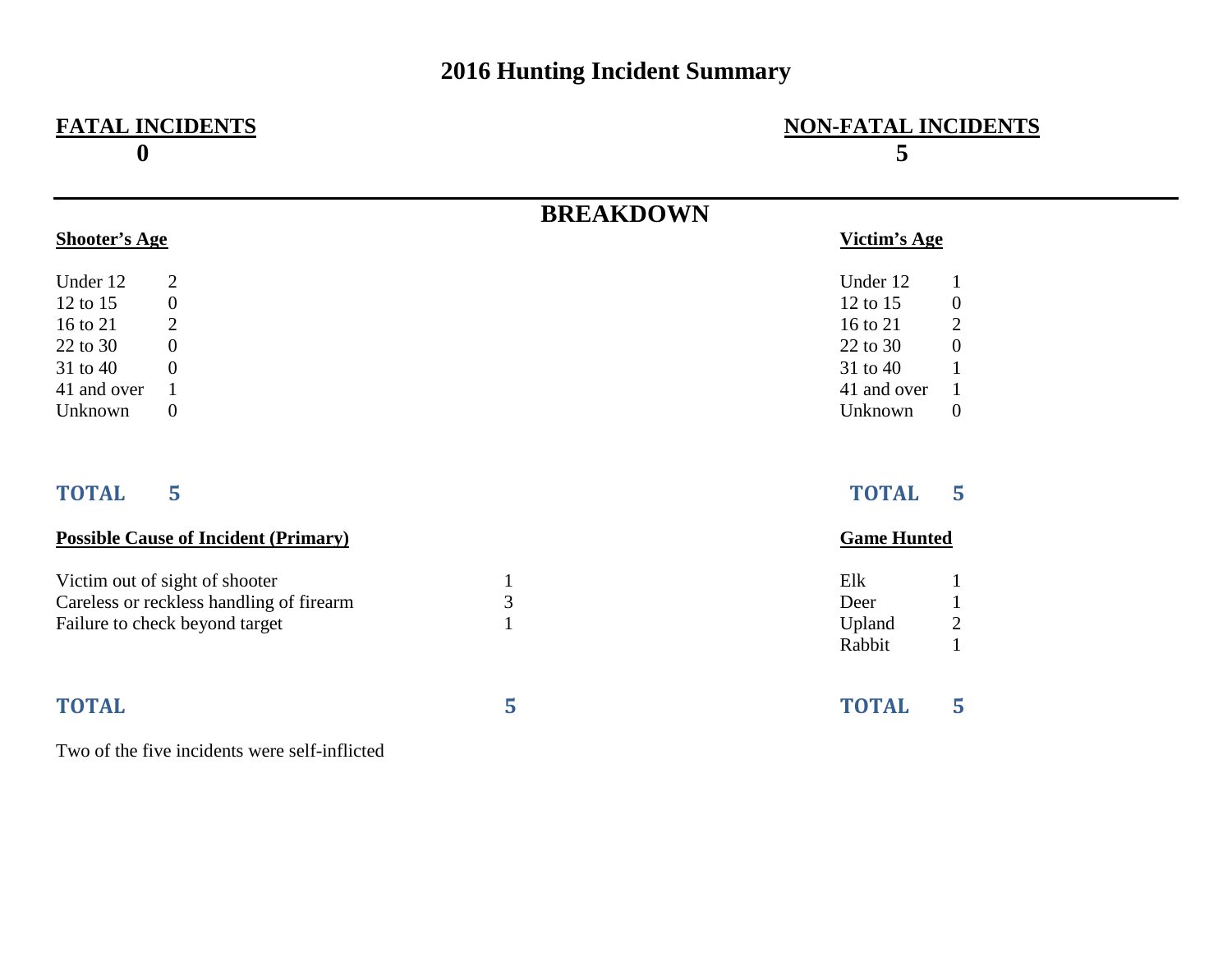| <b>NON-FATAL</b>                                                                                                                                                                                                                                                                                                                                                                                                                                                                                                                                                                                                                                                                                       |                                                                                                                                  |                               |                        |                                    |                              |  |  |
|--------------------------------------------------------------------------------------------------------------------------------------------------------------------------------------------------------------------------------------------------------------------------------------------------------------------------------------------------------------------------------------------------------------------------------------------------------------------------------------------------------------------------------------------------------------------------------------------------------------------------------------------------------------------------------------------------------|----------------------------------------------------------------------------------------------------------------------------------|-------------------------------|------------------------|------------------------------------|------------------------------|--|--|
| VICTIM'S<br>AGE & SEX                                                                                                                                                                                                                                                                                                                                                                                                                                                                                                                                                                                                                                                                                  | HUNTER EDUCATION<br><b>TRAINED</b>                                                                                               | <b>FIREARM</b><br><b>USED</b> | SHOOTER'S<br>AGE & SEX | HUNTER EDUCATION<br><b>TRAINED</b> | <b>GAME</b><br><b>HUNTED</b> |  |  |
| 17 year-old<br>Female                                                                                                                                                                                                                                                                                                                                                                                                                                                                                                                                                                                                                                                                                  | Yes                                                                                                                              | Muzzleloader 66 year-old      | Male                   | N <sub>o</sub>                     | Mule Deer                    |  |  |
| <b>Remarks:</b><br>The shooter and the victim (his granddaughter) had just returned to their vehicle. The victim was sitting in the passenger seat.<br>The shooter was attempting to unload his in-line muzzleloader by removing the primer when it accidentally discharged firing a<br>.45 caliber bullet into the driver's seat. The bullet struck the frame of the seat and fragmented. The victim was struck in the<br>left chest near her armpit. She was transported to the County Medical Center and then life-flighted to a Wasatch Front<br>Hospital.                                                                                                                                         |                                                                                                                                  |                               |                        |                                    |                              |  |  |
| <b>Possible Cause:</b>                                                                                                                                                                                                                                                                                                                                                                                                                                                                                                                                                                                                                                                                                 | Careless or Reckless handling of a firearm/Failure to keep the muzzle pointed in a safe direction<br>Unloading firearm           |                               |                        |                                    |                              |  |  |
| Location of Incident: Sevier County                                                                                                                                                                                                                                                                                                                                                                                                                                                                                                                                                                                                                                                                    |                                                                                                                                  |                               |                        |                                    |                              |  |  |
| 18year-old<br>Male                                                                                                                                                                                                                                                                                                                                                                                                                                                                                                                                                                                                                                                                                     | Yes                                                                                                                              | $.264$ Rifle                  | Self-inflicted         |                                    | Elk                          |  |  |
| <b>Remarks:</b><br>The victim was a member of a three person hunting group. As they were traveling down the road they observed some elk.<br>They stopped the truck and exited the vehicle. The two other hunters began looking at the elk with their binoculars and the<br>victim retrieved the rifle from the back seat of the truck. The victim claimed he simply wanted to use the scope of the rifle to<br>view the animals. As he exited the truck with the rifle he stumbled on the rough terrain and the rifle discharged hitting his right<br>leg just below the knee. He was immediately transported to St. Mary's Hospital in Grand Junction, Colorado where his right<br>leg was amputated. |                                                                                                                                  |                               |                        |                                    |                              |  |  |
| <b>Possible Cause:</b>                                                                                                                                                                                                                                                                                                                                                                                                                                                                                                                                                                                                                                                                                 | Careless or Reckless handling of a firearm/Failure to keep the muzzle pointed in a safe direction<br>Loaded Firearm in a vehicle |                               |                        |                                    |                              |  |  |
| <b>Location of Incident: Uintah County</b>                                                                                                                                                                                                                                                                                                                                                                                                                                                                                                                                                                                                                                                             |                                                                                                                                  |                               |                        |                                    |                              |  |  |
| <b>NON-FATAL</b>                                                                                                                                                                                                                                                                                                                                                                                                                                                                                                                                                                                                                                                                                       |                                                                                                                                  |                               |                        |                                    |                              |  |  |
|                                                                                                                                                                                                                                                                                                                                                                                                                                                                                                                                                                                                                                                                                                        |                                                                                                                                  |                               |                        |                                    |                              |  |  |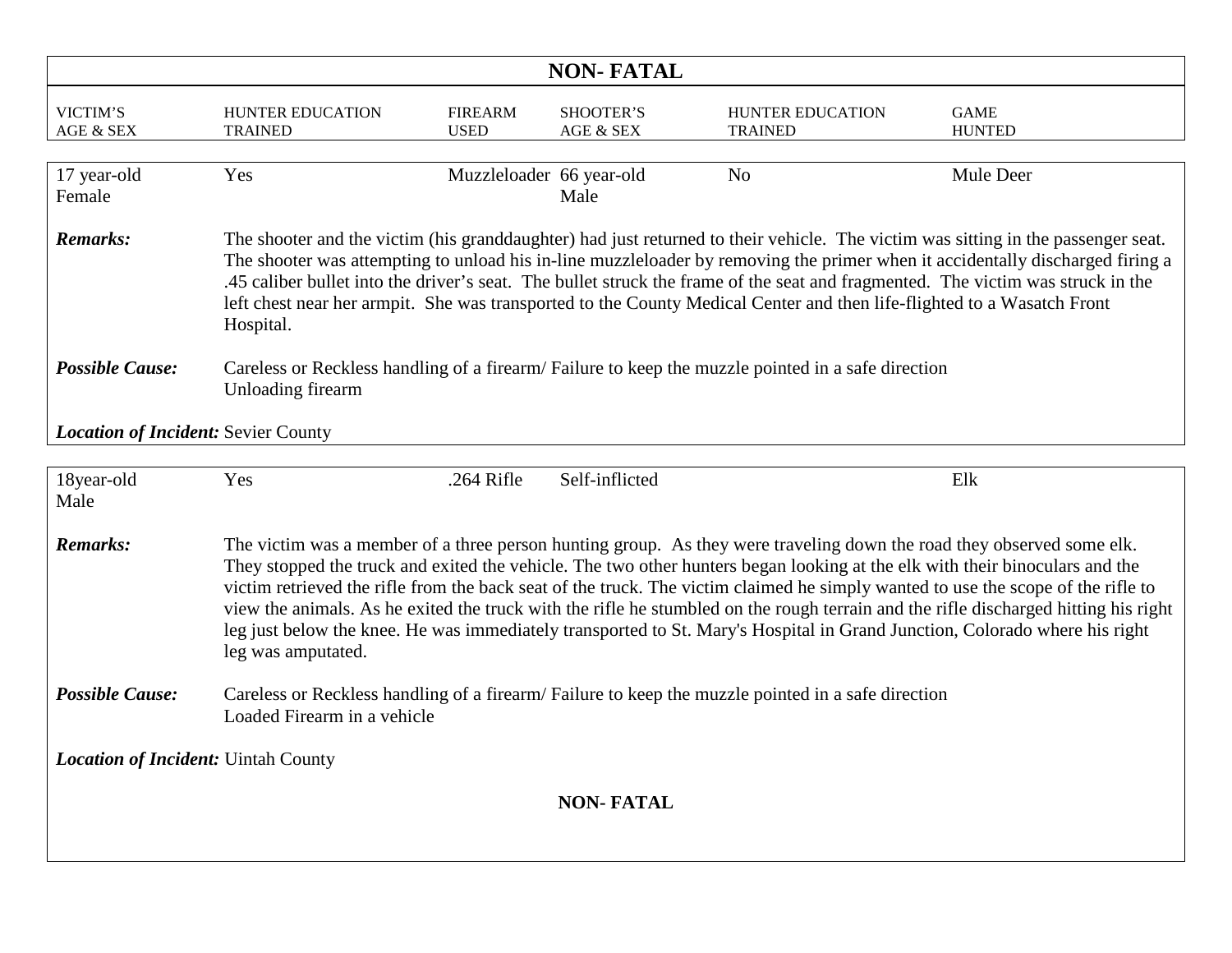| VICTIM'S<br>AGE & SEX                      | HUNTER EDUCATION<br><b>TRAINED</b>                                                                                                                                                                                                                                                                                                                                                     | <b>FIREARM</b><br><b>USED</b> | SHOOTER'S<br>AGE & SEX | <b>HUNTER EDUCATION</b><br><b>TRAINED</b> | <b>GAME</b><br><b>HUNTED</b> |  |  |  |
|--------------------------------------------|----------------------------------------------------------------------------------------------------------------------------------------------------------------------------------------------------------------------------------------------------------------------------------------------------------------------------------------------------------------------------------------|-------------------------------|------------------------|-------------------------------------------|------------------------------|--|--|--|
| 10 year-old<br>Male                        | N <sub>o</sub>                                                                                                                                                                                                                                                                                                                                                                         | .22 Lever Rifle               | Self-inflicted         |                                           | Rabbit                       |  |  |  |
| <b>Remarks:</b>                            | The victim was hunting rabbits with his father. The victim saw a rabbit and became excited and attempted to manipulate the<br>firearm, accidentally pulling the trigger while the muzzle was pointed at his right foot. The bullet passed through his big toe,<br>breaking the bone and requiring surgery.                                                                             |                               |                        |                                           |                              |  |  |  |
| <b>Possible Cause:</b>                     | Careless or reckless handling of firearm/Failure to keep the muzzle pointed in a safe direction.                                                                                                                                                                                                                                                                                       |                               |                        |                                           |                              |  |  |  |
| <b>Location of Incident: Uintah County</b> |                                                                                                                                                                                                                                                                                                                                                                                        |                               |                        |                                           |                              |  |  |  |
| 71 year-old<br>Male                        | N <sub>o</sub>                                                                                                                                                                                                                                                                                                                                                                         | Shotgun<br>20 GA              | 11 year-old<br>Male    | Yes                                       | Chukar                       |  |  |  |
| <b>Remarks:</b>                            | The shooter and his father were hunting chukars. The shooter fired at some birds going up a steep hill where there was not a<br>proper backstop. The victim and his grandson were also hunting in the area- over the top of the hill. The victim was hit with<br>two shot pellets- one in the wrist and one in the nose. The victim was approximately 100 yards away from the shooter. |                               |                        |                                           |                              |  |  |  |
| <b>Possible Cause:</b>                     | Victim out of sight of shooter                                                                                                                                                                                                                                                                                                                                                         |                               |                        |                                           |                              |  |  |  |
| <b>Location of Incident: Sevier County</b> |                                                                                                                                                                                                                                                                                                                                                                                        |                               |                        |                                           |                              |  |  |  |

|          |                         |                | <b>NON-FATAL</b> |                         |      |  |
|----------|-------------------------|----------------|------------------|-------------------------|------|--|
| VICTIM'S | <b>HUNTER EDUCATION</b> | <b>FIREARM</b> | SHOOTER'S        | <b>HUNTER EDUCATION</b> | GAME |  |